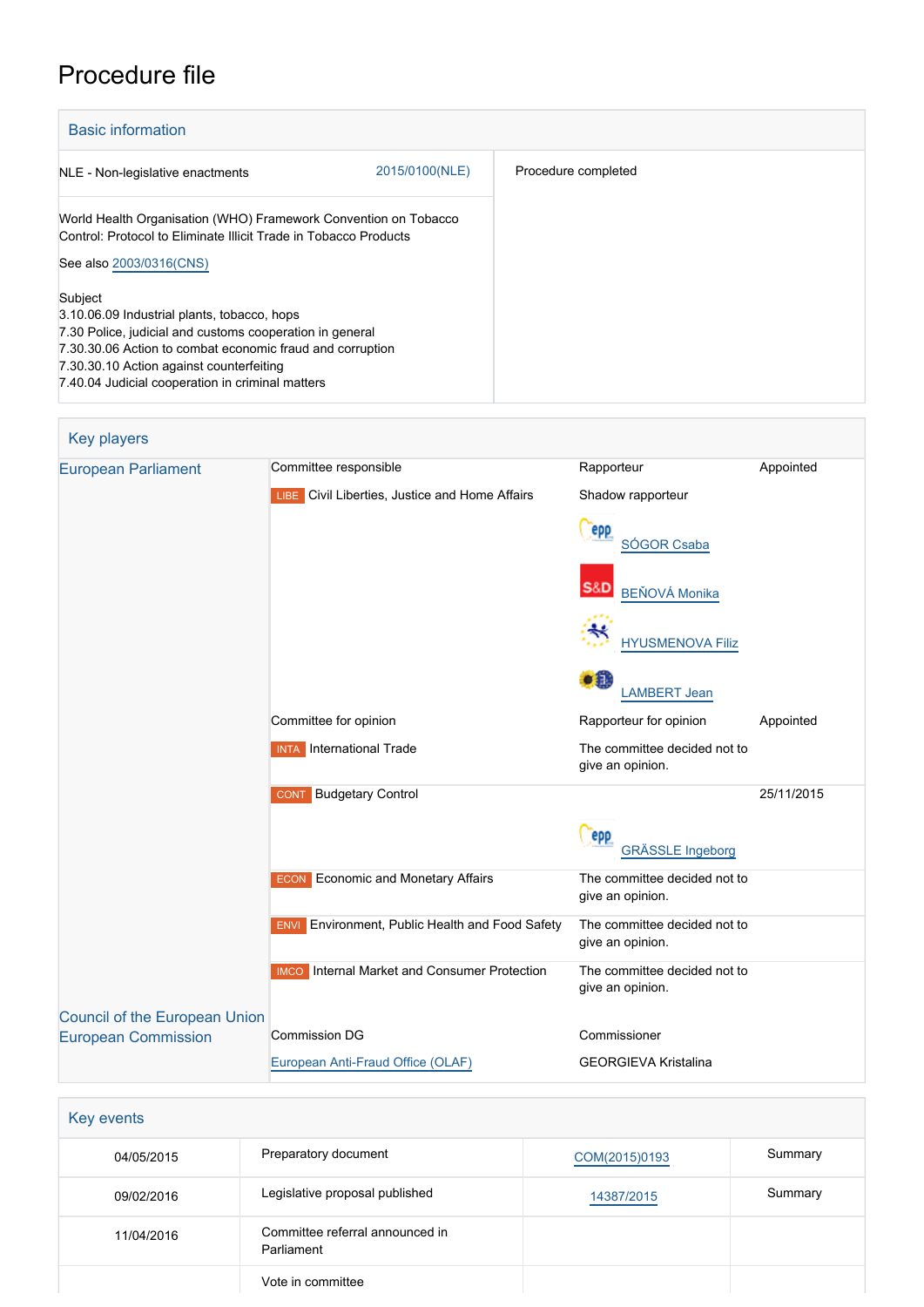| 30/05/2016 |                                                                    |              |         |
|------------|--------------------------------------------------------------------|--------------|---------|
| 02/06/2016 | Committee report tabled for plenary, 1st<br>reading/single reading | A8-0198/2016 | Summary |
| 07/06/2016 | Results of vote in Parliament                                      |              |         |
| 07/06/2016 | Decision by Parliament                                             | T8-0242/2016 | Summary |
| 17/06/2016 | Act adopted by Council after consultation<br>of Parliament         |              |         |
| 17/06/2016 | End of procedure in Parliament                                     |              |         |
| 01/10/2016 | Final act published in Official Journal                            |              |         |

#### Technical information

| Procedure reference        | 2015/0100(NLE)                                                                                                                                                                                            |
|----------------------------|-----------------------------------------------------------------------------------------------------------------------------------------------------------------------------------------------------------|
| Procedure type             | NLE - Non-legislative enactments                                                                                                                                                                          |
| Procedure subtype          | Consent by Parliament                                                                                                                                                                                     |
|                            | See also 2003/0316(CNS)                                                                                                                                                                                   |
| Legal basis                | Treaty on the Functioning of the EU TFEU 218-p6a; Treaty on the<br>Functioning of the EU TFEU 087-p2; Treaty on the Functioning of the EU<br>TFEU 082-p1; Treaty on the Functioning of the EU TFEU 083-p2 |
| Other legal basis          | Rules of Procedure EP 159                                                                                                                                                                                 |
| Stage reached in procedure | Procedure completed                                                                                                                                                                                       |
| Committee dossier          | LIBE/8/03420                                                                                                                                                                                              |
|                            |                                                                                                                                                                                                           |

#### Documentation gateway

| Document attached to the procedure                                 |             | 15044/2013    | 18/11/2013 | CSL        |         |
|--------------------------------------------------------------------|-------------|---------------|------------|------------|---------|
| Preparatory document                                               |             | COM(2015)0193 | 04/05/2015 | EC         | Summary |
| Legislative proposal                                               |             | 14387/2015    | 09/02/2016 | <b>CSL</b> | Summary |
| Committee draft report                                             |             | PE580.425     | 14/04/2016 | <b>EP</b>  |         |
| Committee opinion                                                  | <b>CONT</b> | PE578.763     | 25/05/2016 | <b>EP</b>  |         |
| Committee report tabled for plenary, 1st<br>reading/single reading |             | A8-0198/2016  | 02/06/2016 | <b>EP</b>  | Summary |
| Text adopted by Parliament, 1st<br>reading/single reading          |             | T8-0242/2016  | 07/06/2016 | EP         | Summary |

#### Final act

 [Decision 2016/1750](https://eur-lex.europa.eu/smartapi/cgi/sga_doc?smartapi!celexplus!prod!CELEXnumdoc&lg=EN&numdoc=32016D1750)

[OJ L 268 01.10.2016, p. 0006](https://eur-lex.europa.eu/legal-content/EN/TXT/?uri=OJ:L:2016:268:TOC) Summary

### World Health Organisation (WHO) Framework Convention on Tobacco Control: Protocol to Eliminate Illicit Trade in Tobacco Products

PURPOSE: to conclude, on behalf of the European Union, the Protocol to Eliminate Illicit Trade in Tobacco Products to the World Health Organisation?s Framework Convention on Tobacco Control, in so far as the provisions of the Protocol which fall under Title V of Part III of the Treaty on the Functioning of the European Union are concerned.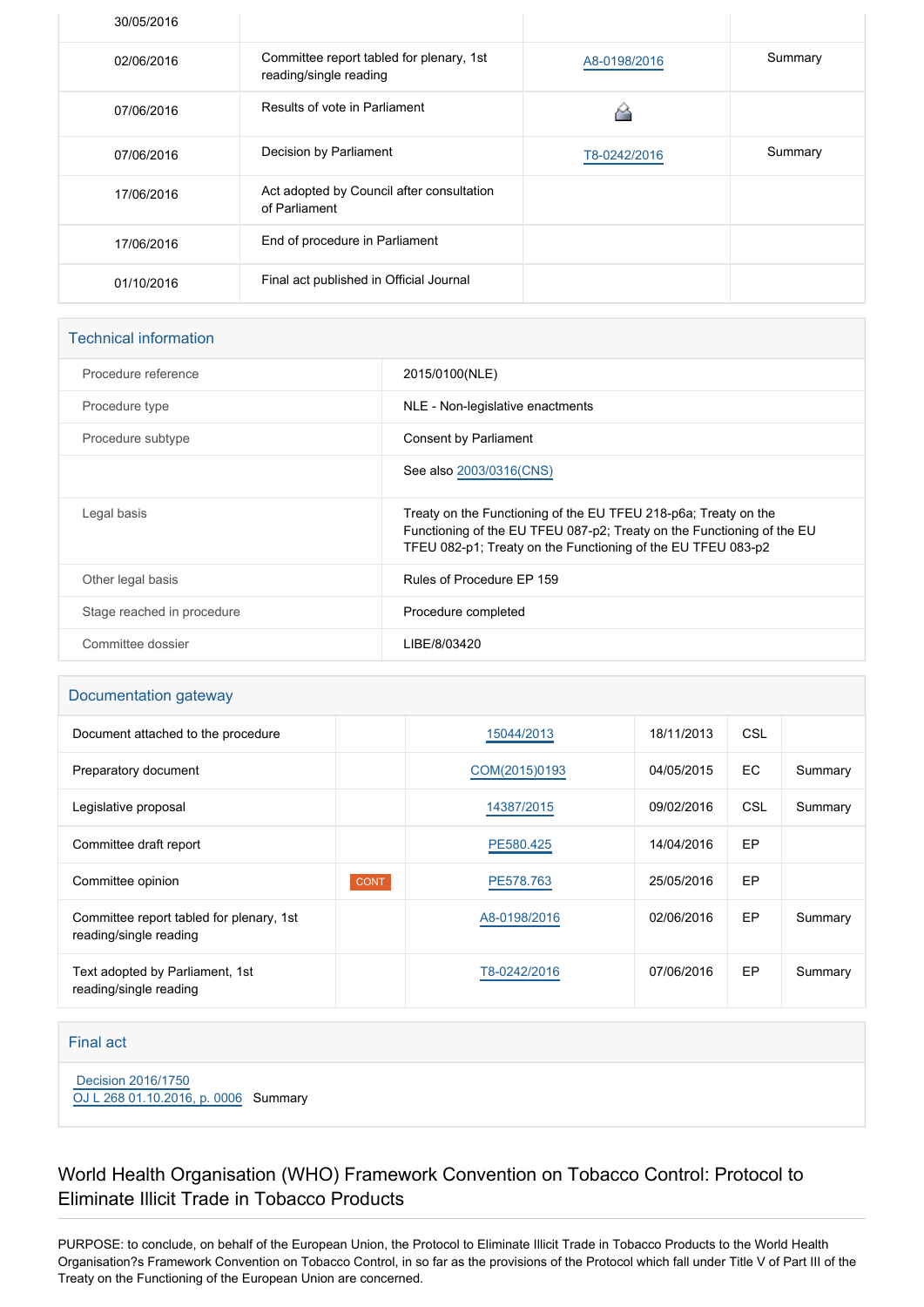PROPOSED ACT: Council Decision.

ROLE OF THE EUROPEAN PARLIAMENT: Council may adopt the act only if Parliament has given its consent to the act.

BACKGROUND: the World Health Assembly adopted in 2003 the Framework Convention on Tobacco Control (FCTC), which aims at reducing tobacco-related deaths and diseases around the world in a comprehensive manner. The EU concluded the FCTC by Council Decision 2004/513/EC.

The EU signed the FCTC Protocol on 20 December 2013.

Illicit trade in tobacco products and in particular cigarette smuggling into the EU and within the EU is a criminal activity causing huge losses in revenue for the EU and the Member States in terms of unpaid taxes and customs duties. Estimates indicate more than ?10 billion losses of revenue annually to the EU and Member States.

Most of the EU Member States are affected by the illicit tobacco trade, either as points of entry or transit or destination countries. Since the illicit products mostly originate from countries outside the EU, international cooperation, in particular also based on clear legislative procedures, is key to addressing the problem of illicit trade. The FCTC Protocol currently constitutes the only multilateral regulatory initiative in the area.

It is now necessary to approve the Protocol on behalf of the European Union.

CONTENT: under this proposal, the Council is invited to approve, on behalf of the European Union, the Protocol to Eliminate Illicit Trade in Tobacco Products to the World Health Organisation?s Framework Convention on Tobacco Control. The Protocol contains a complex set of measures, rules and policy in the field of fighting illicit trade in tobacco products.

This Decision applies to the provisions of the Protocol which fall within the scope of Title V of Part III of the Treaty on the Functioning of the European Union (Freedom, Security and Justice).

The Protocol contains:

- measures on the definition of unlawful conduct that may be established by the Parties as a non-criminal or a criminal offence, including establishing the liability of both natural and legal persons. The list of unlawful conducts also includes the laundering of proceeds of the unlawful conduct established as a criminal offence. Under [Council Framework Decision 2001/500/JHA](http://www.europarl.europa.eu/oeil/popups/ficheprocedure.do?lang=en&reference=2000/0814(CNS)) on money laundering, the identification, tracing, freezing, seizing and confiscation of instrumentalities and the proceeds of crime, Member States shall ensure that certain money laundering offences are sanctioned by criminal penalties;
- measures on judicial cooperation in criminal matters (mutual legal assistance and extradition);
- $\bullet$ measures on police and customs cooperation in criminal matters.

The United Kingdom, Ireland and Denmark shall not take part in the adoption of the Decision.

In parallel to this proposal, the Commission presented a [separate proposal for a Council Decision](http://www.europarl.europa.eu/oeil/popups/ficheprocedure.do?reference=2015/0100(NLE)&l=en) on the conclusion of the Protocol, on behalf of the European Union, as regards provisions which do not fall under Title V of Part III of the TFEU.

#### World Health Organisation (WHO) Framework Convention on Tobacco Control: Protocol to Eliminate Illicit Trade in Tobacco Products

PURPOSE: to conclude, on behalf of the European Union, the Protocol to Eliminate Illicit Trade in Tobacco Products to the World Health Organisation's Framework Convention on Tobacco Control, as regards its provisions on obligations related to judicial cooperation in criminal matters and the definition of criminal offences.

PROPOSED ACT: Council Decision.

ROLE OF THE EUROPEAN PARLIAMENT: Council may adopt the act only if Parliament has given its consent to the act.

BACKGROUND: the conclusion of the World Health Organisation (WHO) Framework Convention on Tobacco Control (FCTC) was approved on behalf of the Community by [Council Decision 2004/513/EC](http://www.europarl.europa.eu/oeil/popups/ficheprocedure.do?reference=2003/0316(CNS)&l=en). The Protocol to Eliminate Illicit Trade in Tobacco Products to the WHO FCTC was signed on 20 December 2013, subject to its conclusion at a later date.

By means of legal acts, the Union has established common rules in the areas of the judicial cooperation on criminal matters and the definition of criminal offences. Articles 14, 16, 26, 29 and 30 of the Protocol may affect the common rules or alter their scope. The Protocol should be approved on behalf of the Union as regards matters falling within the Union's competence only insofar as the Protocol may affect such common rules or alter their scope.

CONTENT: the proposed Decision seeks the approval, on behalf of the Union, of the Protocol to Eliminate Illicit Trade in Tobacco Products to the WHO Framework Convention on Tobacco Control. It shall apply to provisions of the Protocol falling within the scope of Title V of Part Three of the Treaty on the Functioning of the European Union (area of freedom, security and justice).

The Protocol contains a set of measures and strategies in the field of fighting illicit trade in tobacco products. It represents a significant contribution to the international efforts to eliminate all forms of illicit trade in tobacco products, and thereby fight the circumvention of tax and customs duties obligations and reduce the supply of tobacco products.

The Protocol also contributes to the smooth functioning of the internal market for tobacco products whilst ensuring a high level of public health.

The United Kingdom and Ireland shall not take part in the adoption of the Decision.

For details about the content of the Protocol, please refer to the summary of the Commissions initial legislative proposal of 4.5.2015.

#### World Health Organisation (WHO) Framework Convention on Tobacco Control: Protocol to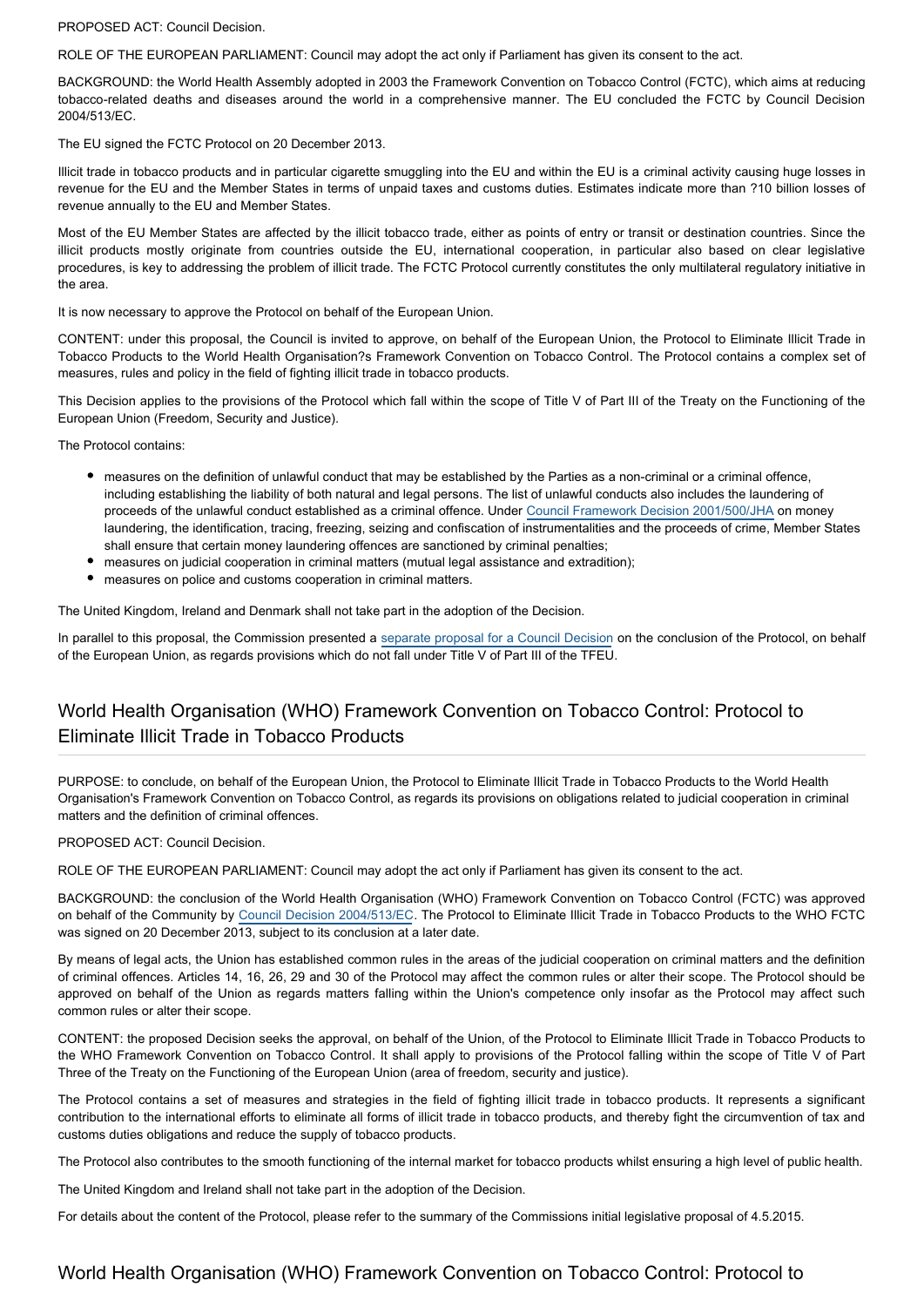The Committee on Civil Liberties, Justice and Home Affairs adopted the report by Martina ANDERSON (GUE/NGL, UK) on the draft Council decision on the conclusion, on behalf of the European Union, of the Protocol to Eliminate Illicit Trade in Tobacco Products to the World Health Organisation's Framework Convention on Tobacco Control, as regards its provisions on obligations related to judicial cooperation in criminal matters and the definition of criminal offences.

The committee recommended the European Parliament to give its consent to the conclusion of the Protocol.

In a short justification accompanying the recommendation, Members stated that the World Heaths Organisation protocol on the Illicit Trade in Tobacco should be immediately ratified by the European Union. Its objective is the elimination of all forms of illicit trade in tobacco products.

To recall, the Protocol:

- targets the supply chain of tobacco products via a series of measures by governments (e.g. creation of a global tracking and tracing regime within five years of entry into force of the Protocol,
- establishment of a global information sharing point located in the Secretariat of the World Health Organisation Framework Convention on Tobacco Control, creation of national and regional tracking and tracing systems);
- insists upon additional provisions aimed at addressing the supply chain of illicit tobacco products. These include; licensing, record keeping requirements and regulation of internet-sales, duty-free sales and international transit;
- establishes offences, address liability and seizure payments as well and the disposal of confiscated products;
- encourages and enhances international cooperation, valid information sharing, technical and law enforcement cooperation, mutual legal and administrative assistance;
- outlines particular obligations regarding the tobacco industry. Parties to the Protocol must make each and every interaction with the tobacco industry fully transparent.

### World Health Organisation (WHO) Framework Convention on Tobacco Control: Protocol to Eliminate Illicit Trade in Tobacco Products

The European Parliament adopted by 598 votes to 25, with 35 abstentions, a legislative resolution on the draft Council decision on the conclusion, on behalf of the European Union, of the Protocol to Eliminate Illicit Trade in Tobacco Products to the World Health Organisation's Framework Convention on Tobacco Control, as regards its provisions on obligations related to judicial cooperation in criminal matters and the definition of criminal offences.

In line with the recommendation made by the Committee on Civil Liberties, Justice and Home Affairs, Parliament gave its consent to the conclusion of the Protocol.

To recall, the conclusion of the World Health Organisation (WHO) Framework Convention on Tobacco Control (FCTC) was approved on behalf of the Community by [Council Decision 2004/513/EC](http://www.europarl.europa.eu/oeil/popups/ficheprocedure.do?reference=2003/0316(CNS)&l=en). The Protocol to Eliminate Illicit Trade in Tobacco Products to the WHO FCTC was signed on 20 December 2013, subject to its conclusion at a later date.

The proposed Decision shall apply to provisions of the Protocol falling within the scope of Title V of Part Three of the Treaty on the Functioning of the European Union (area of freedom, security and justice). The Protocol contains:

- measures on the definition of unlawful conduct that may be established by the Parties as a non-criminal or a criminal offence, including establishing the liability of both natural and legal persons:
- measures on judicial cooperation in criminal matters (mutual legal assistance and extradition);
- measures on police and customs cooperation in criminal matters.

## World Health Organisation (WHO) Framework Convention on Tobacco Control: Protocol to Eliminate Illicit Trade in Tobacco Products

PURPOSE: to conclude, on behalf of the European Union, the Protocol to Eliminate Illicit Trade in Tobacco Products to the World Health Organisations Framework Convention on Tobacco Control, in so far as the provisions of the Protocol which fall under Title V of Part III of the Treaty on the Functioning of the European Union are concerned.

NON-LEGISLATIVE ACT: Council Decision (EU) 2016/1750 on the conclusion, on behalf of the European Union, of the Protocol to Eliminate Illicit Trade in Tobacco Products to the World Health Organisation's Framework Convention on Tobacco Control, as regards its provisions on obligations related to judicial cooperation in criminal matters and the definition of criminal offences.

BACKGROUND: the World Health Assembly adopted in 2003 the Framework Convention on Tobacco Control (FCTC), which aims at reducing tobacco-related deaths and diseases around the world in a comprehensive manner.

The Protocol to Eliminate Illicit Trade in Tobacco Products to the WHO FCTC was signed on 20 December 2013, subject to its conclusion at a later date.

The EU concluded the FCTC by Council Decision 2004/513/EC.

Illicit trade in tobacco products and in particular cigarette smuggling into the EU and within the EU is a criminal activity causing huge losses in revenue for the EU and the Member States in terms of unpaid taxes and customs duties. Estimates indicate more than 10 billion losses of revenue annually to the EU and Member States.

The FCTC Protocol currently constitutes the only multilateral regulatory initiative in the area and it is necessary to approve it on behalf of the European Union.